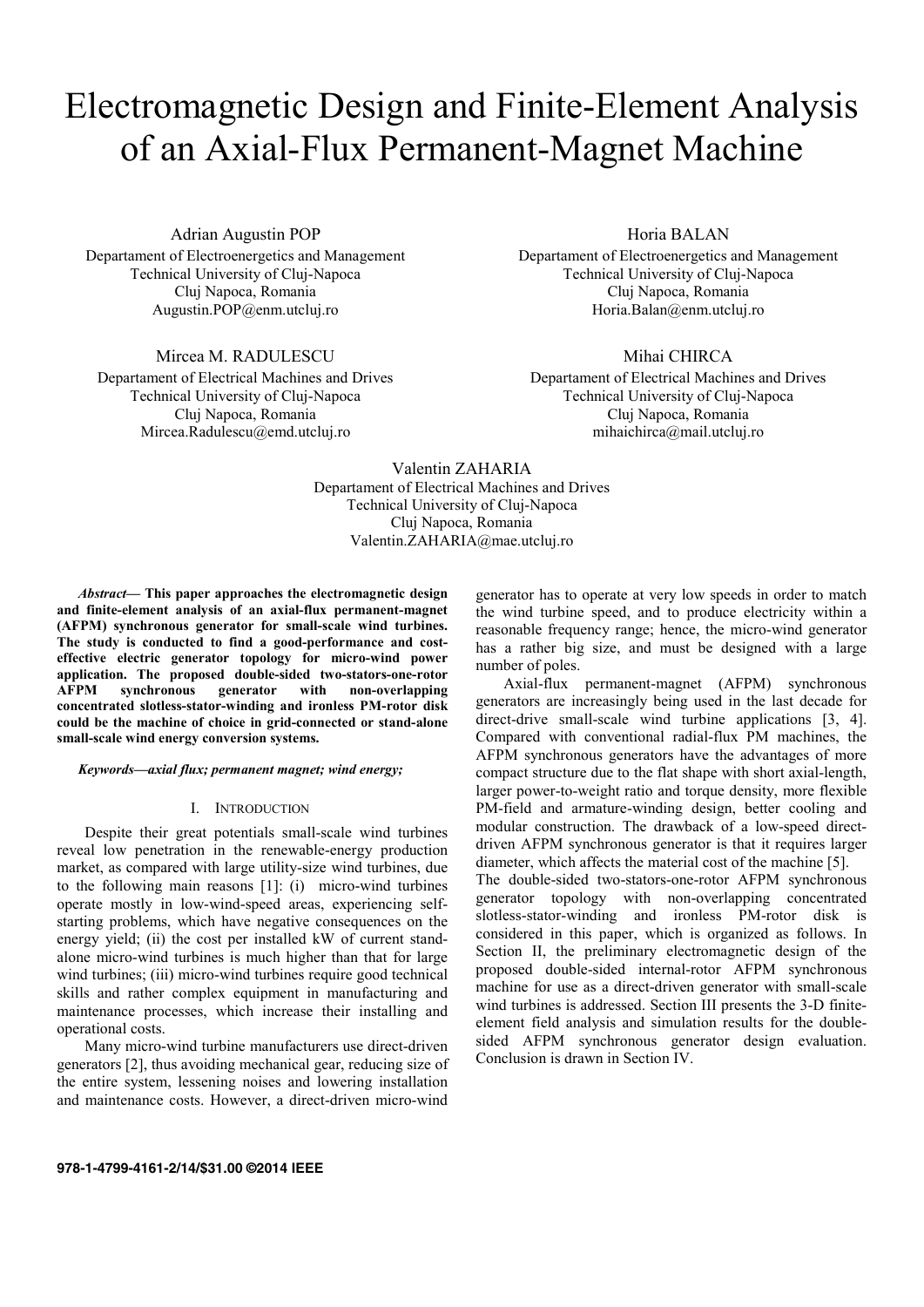# II. PRELIMINARY ELECTROMAGNETIC DESIGN OF THE AFPM SYNCHRONOUS GENERATOR FOR SMALL-SCALE WIND TURBINES

The considered AFPM synchronous generator has an inner PM-rotor with eight pole-pairs of axially-magnetized NdFeB-type magnets, which are accommodated in an ironless disk. External slotted stators may increase notably the airgap flux density due to the reduced clearance between rotor and stator. The required amount of rotor-PMs becomes smaller, thus lowering the global cost of the machine. On the other hand, the use of slotted-stator armature winding results in significant cogging torque and content of harmonics in the back-emf waveform. Such problems must be tackled efficiently from the electromagnetic design viewpoint.

References [6, 7] advocate the application of slotlessstator concentrated non-overlapping armature-winding in AFPM synchronous generators, since the winding process using prefabricated coils is cost-effective. Furthermore, the space needed by the end-windings and thus the copper losses are minimized.

The rated power of the AFPM synchronous generator under study is of 2.5 kW for the rotational speed of 200 rpm.

By applying the general sizing equation to the small AFPM synchronous generator under study, the outer surface diameter *Do* is obtained as

$$
D_0 = \left[ \frac{8}{\pi^2} \frac{p}{f} \frac{P_{out}}{k_i k_p \eta (1 + \lambda)(1 - \lambda^2)(B_g)} \right]^{1/3}.
$$
 (1)

The total outer diameter of the machine is given by

$$
D_{\text{tot}} = D_0 + 2W_{\text{Cu}} \tag{2}
$$

and the total axial length of the machine can be expressed as

$$
L_{tot} = L_r + 2L_s + 2g \tag{3}
$$

where the rotor axial length sums the rotor-core and rotor-PM contributions, i.e.

$$
L_{r} = L_{r,core} + 2L_{PM} = B \frac{B_{u}}{B_{r,core}} \cdot \frac{\pi (1+\lambda)D_{0}}{8} + \frac{\mu_{r,PM}B_{g}}{B_{rem} - \frac{k_{f}}{k_{d}}B_{g}} g \quad (4)
$$

with  $B_{r,core}$  representing the flux density in the rotor-disk core; *Bu*, the attainable flux density on the surface of the rotor-PM;  $\mu$ <sub>r,PM</sub> and  $B$ <sub>rem</sub>, the relative permeability and the remanent flux density of the rotor-PM material, respectively;  $k_d$  and  $k_f$ , the leakage flux factor and the peak-value-corrected radial-airgap flux-density factor of the machine, respectively;  $k_e$ , the backemf factor, i.e. the armature-winding distribution factor;  $N_{ph}$ , the number of turns in series per armature-winding phase; *f* , the mains electrical frequency; *p*, the number of machine polepairs; *Di* , *Do*, the diameters of the inner and outer surfaces of

the machine, respectively;  $\lambda = D_i / D_o$ , the inner-to-outer diameter ratio;  $\hat{B}_g$ , the peak value of the magnetic flux density in the airgap (magnetic loading); *g*, the airgap axial length.

The stator axial length sums the stator-core axial length

$$
L_{S} = L_{s,core} \tag{5}
$$

where

$$
L_{s,core} = \frac{B_g}{B_{s,core}} \cdot \frac{\pi}{4} \frac{\alpha_p (1+\lambda) D_0}{p}
$$
 (6)

with  $B_{s,core}$ , the flux density in the stator core;  $\alpha_p$ , the ratio of the average airgap flux density to the peak value of the airgap flux density;  $J_{slot}$ , the stator-slot current density;  $k_{Cu}$ , the copper-fill factor.

The analytical preliminary electromagnetic design has been used for determining the main data of rotor and stator components for the small three-phase AFPM synchronous generator, listed in Table I.

Table I Main design data of the small three-phase double-sided inner-rotor AFPM synchronous wind-generator

| Design data                                     | Value |
|-------------------------------------------------|-------|
| Turns per stator-winding phase                  | 2500  |
| Turns per coil                                  | 312   |
| Wire diameter $\lceil$ mm <sup>2</sup> $\rceil$ | 0.5   |
| Slot-fill factor (gross)                        | 0.5   |
| Stator phase-winding resistance $[\Omega]$      | 12    |
| Rotor-PM thickenss [mm]                         | 20    |
| Airgap clearance [mm]                           | 2     |
| Number of PM-rotor poles                        | 16    |
| Outer radius [mm]                               | 295   |
| Rated rotational speed [rpm]                    | 200   |
| Rated output power [W]                          | 2500  |

# III. 3-D FINITE-ELEMENT FIELD ANALYSIS OF THE AFPM SYNCHRONOUS GENERATOR FOR SMALL-SCALE WIND TURBINES

Due to rapid advances in computational methods, a number of 3-D finite-element (FE) field analysis software packages are now available, so that a given field problem may be solved by a judicious choice of the software tool. In this paper, the design evaluation of the small three-phase doublesided inner-rotor AFPM synchronous wind-generator is conducted by time-stepped 3-D FE field analysis using the commercial software JMAG-Studio.

The time-stepping FE field-circuit solution procedure entails the following steps:(i) build the geometric field model and the coupled circuit model of the AFPM wind-generator; (ii) build the sliding surface for time-stepping analysis; (iii)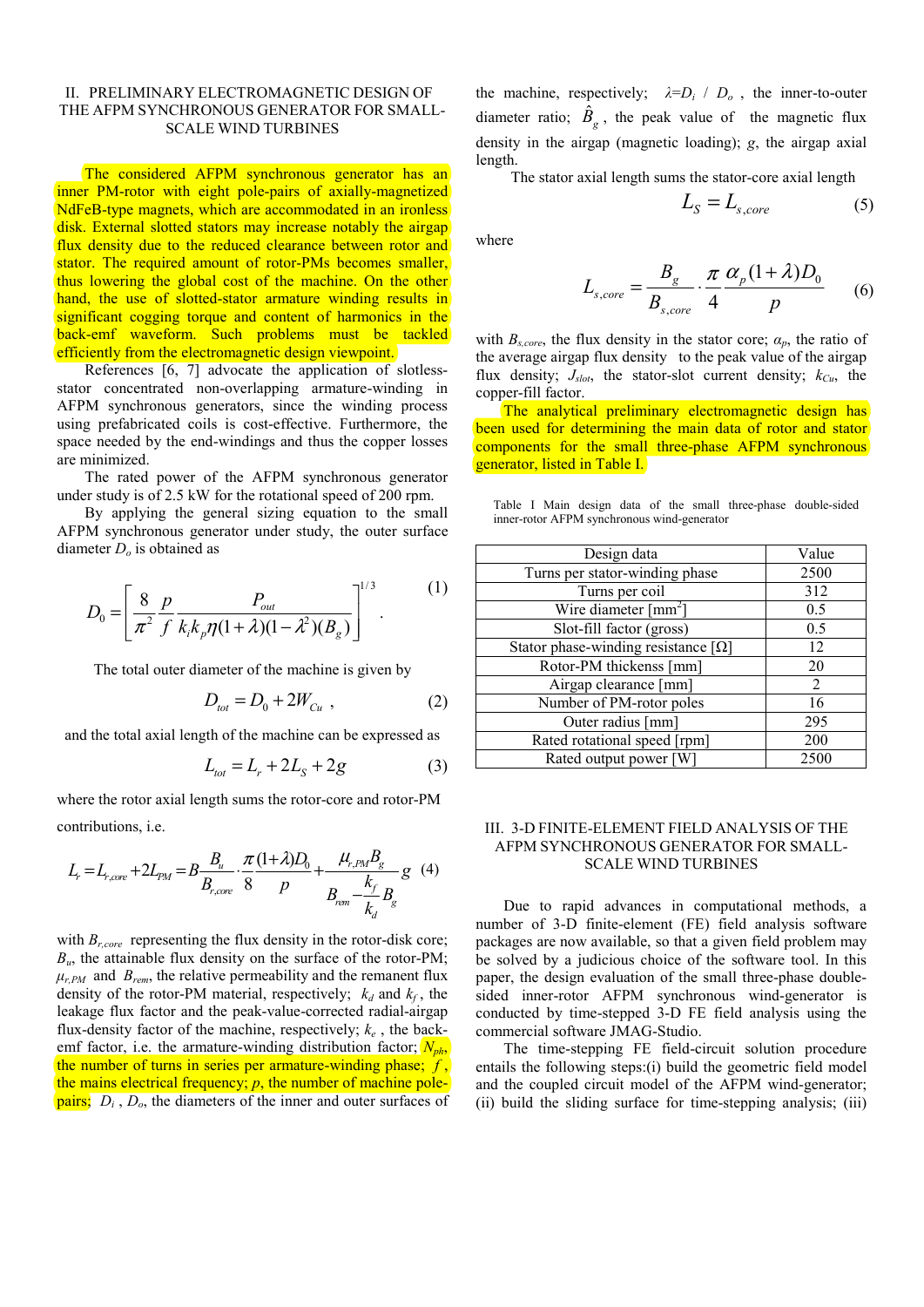select solver, boundary conditions and time increment; (iv) execute the program to obtain the FE field-circuit solution.

Rotor-PM flux-density distribution from 3-D FE analysis of the small double-sided inner-rotor AFPM synchronous wind-generator is presented in Fig. 1, which proves that magnetic saturation in the PM-rotor disks is not of concern.



Fig. 1. Rotor-PM flux density distribution in the small double-sided innerrotor AFPM synchronous wind-generator.

Minimum 0.0002

The induced back-emf waveforms under no-load (open stator-circuit) condition are computed in Fig.2, showing a rmsvalue of about 364 [V/phase].



Fig. 2. FE-computed line back-emfs of the small double-sided inner-rotor AFPM synchronous wind-generator under no-load condition

The performance of the small double-sided inner-rotor AFPM synchronous wind-generator supplying an isolated, three-phase resistive load of 158  $\lceil \Omega / \text{phase} \rceil$  is computed using the 3-D FE time-stepping analysis. Fig. 3 presents the FEcomputed dynamic electromagnetic torque. It can be seen that the mutual torque ripple caused by harmonic components of the developed electromagnetic torque is quite significant.



Fig. 3. FE-computed dynamic electromagnetic torque of the small doublesided inner-rotor AFPM synchronous wind-generator under resistive load condition.